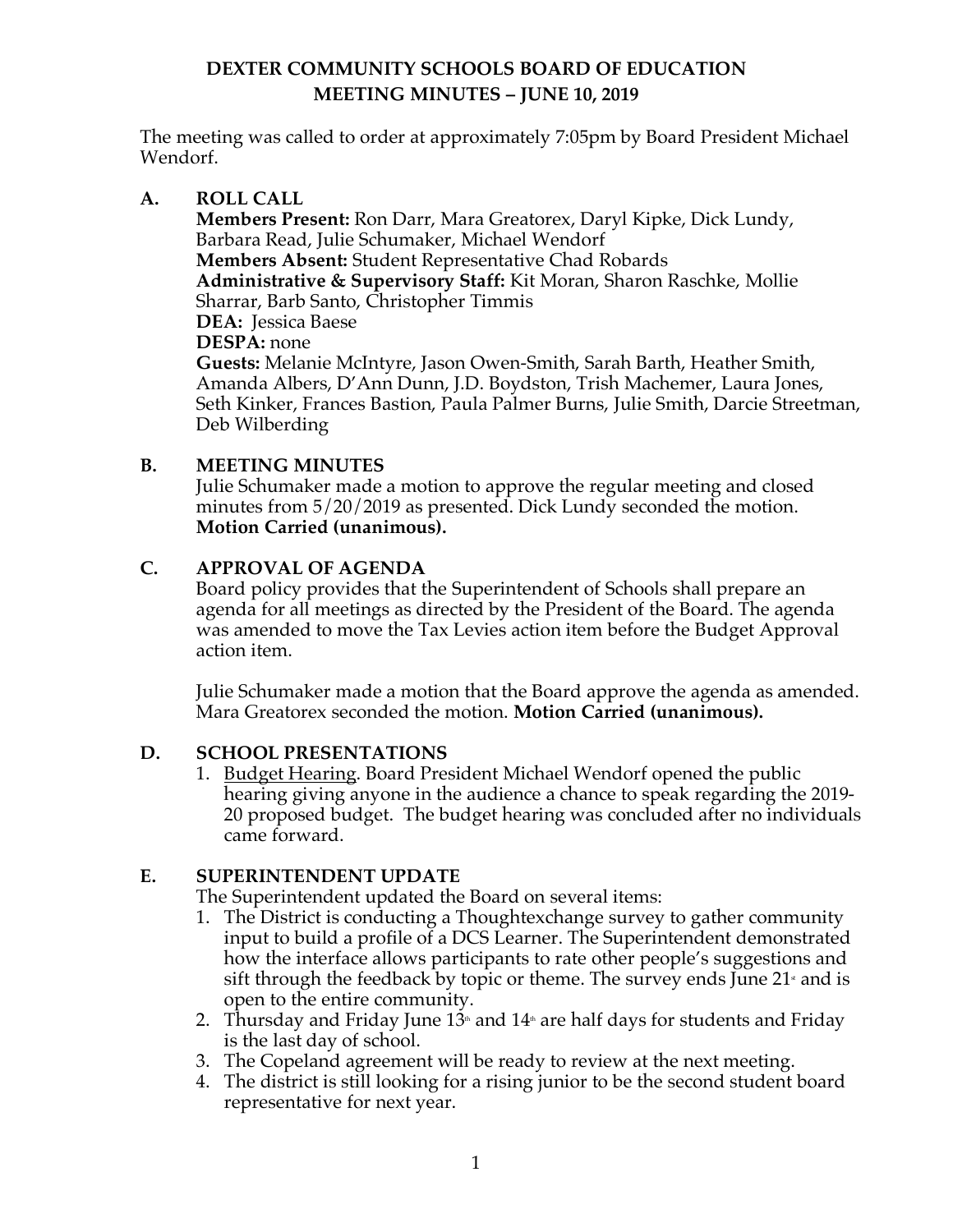5. The Athletics budget is approximately \$80,000 over and will require a budget revision. The increased costs are primarily attributed to transportation.

## **F. STUDENT REPRESENTATIVES UPDATE – none**

## **G. PUBLIC PARTICIPATION**

- 1. Jason Owen Smith requested information.
- 2. Sarah Barth asked a question.
- 3. J.D. Boydston made a statement and requested information.
- 4. Deb Wilberding asked several questions.
- 5. Heather Smith asked a question.
- 6. Julie Smith made a statement and asked a question.
- 7. Darcy Streetman asked a question.
- 8. Paula Palmer Burns made a statement.

## **H. CONSENT ITEMS**

Julie Schumaker made a motion to approve the following consent items in bulk. Dick Lundy seconded the motion. **Motion Carried (unanimous).** 

- 1. Personnel Retirements. The Board acknowledged Mary Elordi's retirement.
- 2. Personnel Request for Leave. The Board approved Mollie Kalick's request for a leave of absence for the 2019-20 school year.

# **I. ACTION ITEMS**

- 1. Approve 2019-20 School Year Calendar. Julie Schumaker made a motion that the Board of Education approve the 2019-20 school year calendar recently ratified by the Dexter Education Association. Mara Greatorex seconded the motion. **Motion Carried (unanimous).**
- 2. Designate New Compliance Officer. Dick Lundy made a motion that the Board of Education designate Ryan Bruder to be the District's second Compliance Officer, replacing Ken Koenig. (Barb Santo will continue in that role.) Mara Greatorex seconded the motion. **Motion Carried (unanimous).**
- 3. Administrator Salary Level Approval. Dick Lundy made a motion that the Board of Education approve the attached administrator salary level placements. Daryl Kipke seconded the motion. **Motion Carried (unanimous).**
- 4. 2019-20 Tax Levies. Dick Lundy made a motion that Board of Education authorize that 18.000 mills be levied on non-homestead property in December of 2019 and that 8.5000 mills be levied on debt on all property in December of 2019. Ron Darr seconded the motion. **Motion Carried (unanimous).**
- 5. 2019-20 Budget Adoption. Julie Schumaker made a motion that the proposed 2019-20 budget be adopted. Dick Lundy seconded the motion. **Motion Carried (unanimous).**
- 6. Bid Package 14 District-Wide Improvements. There was an error in the Board Notes – the Creekside Pavilion should not have been included. Julie Schumaker made a motion that that the Board of Education award the contracts for Bid Package 14 (General Trades to E& L Construction Group, the DHS Flooring to Eastpointe Interiors, the Site Signage to Universal Sign,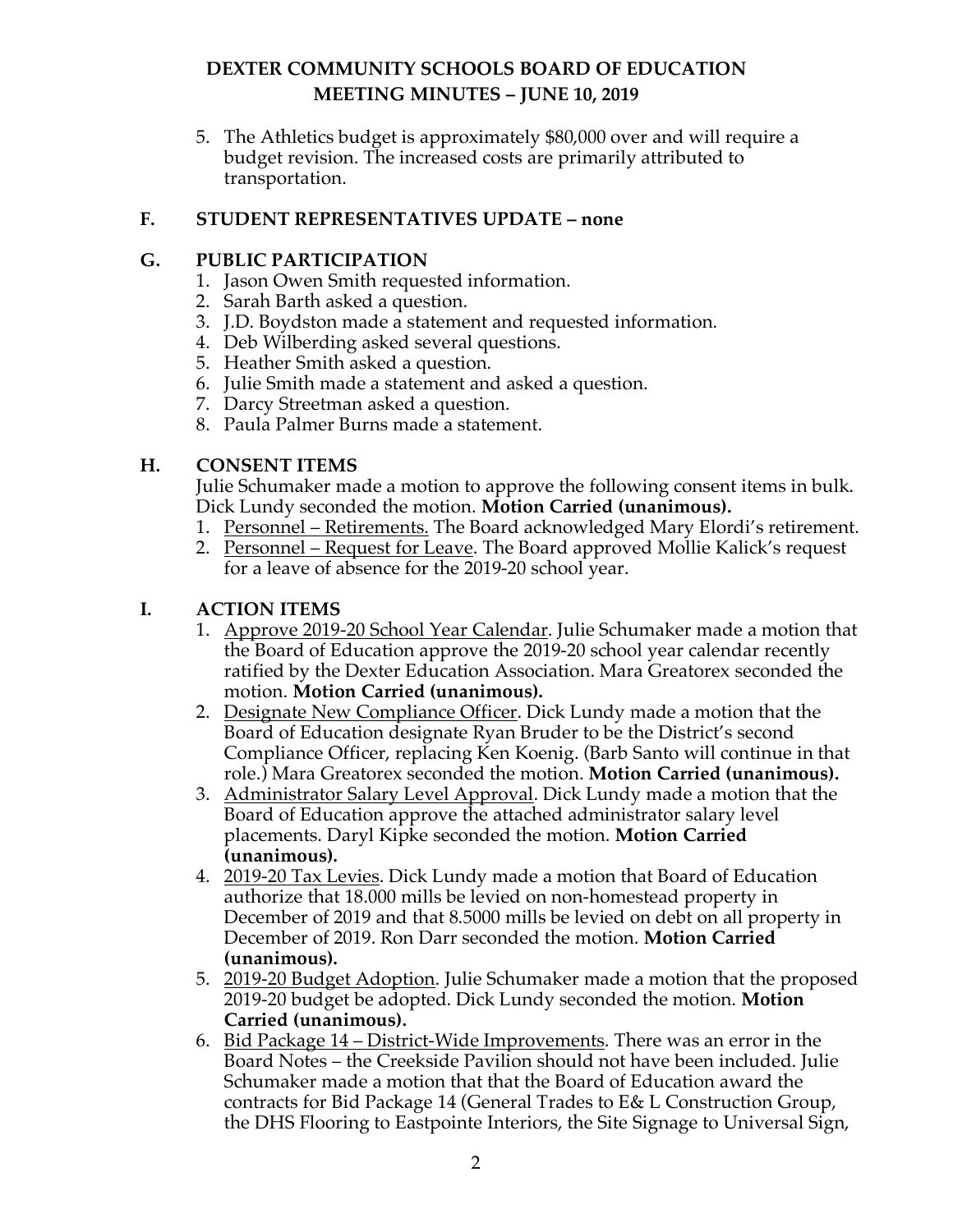and the Electrical & Technology to Huron Valley Electric) as detailed in the attached letter dated June 4, 2019 and assign the contracts to Granger for management for a total amount not to exceed \$1,804,401. Dick Lundy seconded the motion. **Motion Carried (unanimous).** Dick Lundy made a second motion that the Board of Education award the contract for Bid Package 14 – Mechanical to John Darr Mechanical and assign the contract to Granger for management for a total amount not to exceed \$339,000. Julie Schumaker seconded the motion. **Motion Carried (6-0, Ron Darr abstained).**

7. Border-to-Border Memoranda of Understanding. Because the City and District were still working out the terms of the MOUs and Easement late Monday morning, these documents were emailed to the Board and posted online on Monday afternoon.

The first MOU outlines the shared cost of the property appraisal and that the District will have final approval on drawing. The second MOU defines the District's working relationship with the City.

The Board stipulated that the second MOU should have additional language in paragraph 6 (City Design Review and Inspections) stating that the lack of a timely response from the City shall be deemed acceptance of the design or terms in question. Dick Lundy made a motion that the Board of Education authorize the Superintendent or Chief Financial Officer to execute and deliver the Border-to-Border trail Easement, the Memorandum of Understanding regarding the future working relationship between DCS and the City of Dexter, and the Memorandum of Understanding regarding the Border to Border Easement substantially in the form as presented to the Board 6/10/2019 subject to such modifications as may be reasonably agreed to by the Administration, in exchange for a payment of \$17,900. The granting of the easement is subject to the execution of the Memorandum of Understanding regarding the future working relationship between CDS and the City of Dexter and the Memorandum of Understanding regarding the Border to Border Easement. Michael Wendorf seconded the motion. **Motion Carried (unanimous).** 

## **J. DISCUSSION ITEMS**

- 1. Draft Board Calendar. The Board discussed a draft Board calendar for 2019- 20. Recommended adjustments will be brought back for approval at the June 24<sup>th</sup> meeting.
- 2. Pay-to-Participate Fees. The Board discussed the Athletics Ad Hoc committee's recommendation summary information and the finance committee's recommendations to raise pay-to-participate fees to a flat fee of \$250 per sport for high school students and \$150 per sport for middle school. The Athletic Committee shared this recommendation summary at the May  $20<sup>th</sup>$  board meeting. The Finance Committee reviewed the recommendation information at its May  $21<sup>*</sup>$  meeting and recommended moving forward with it for the 2019-20 school year.

It was clarified that financial assistance for qualified families is not going away. The terminology is changing from "waiver" to "scholarship" in line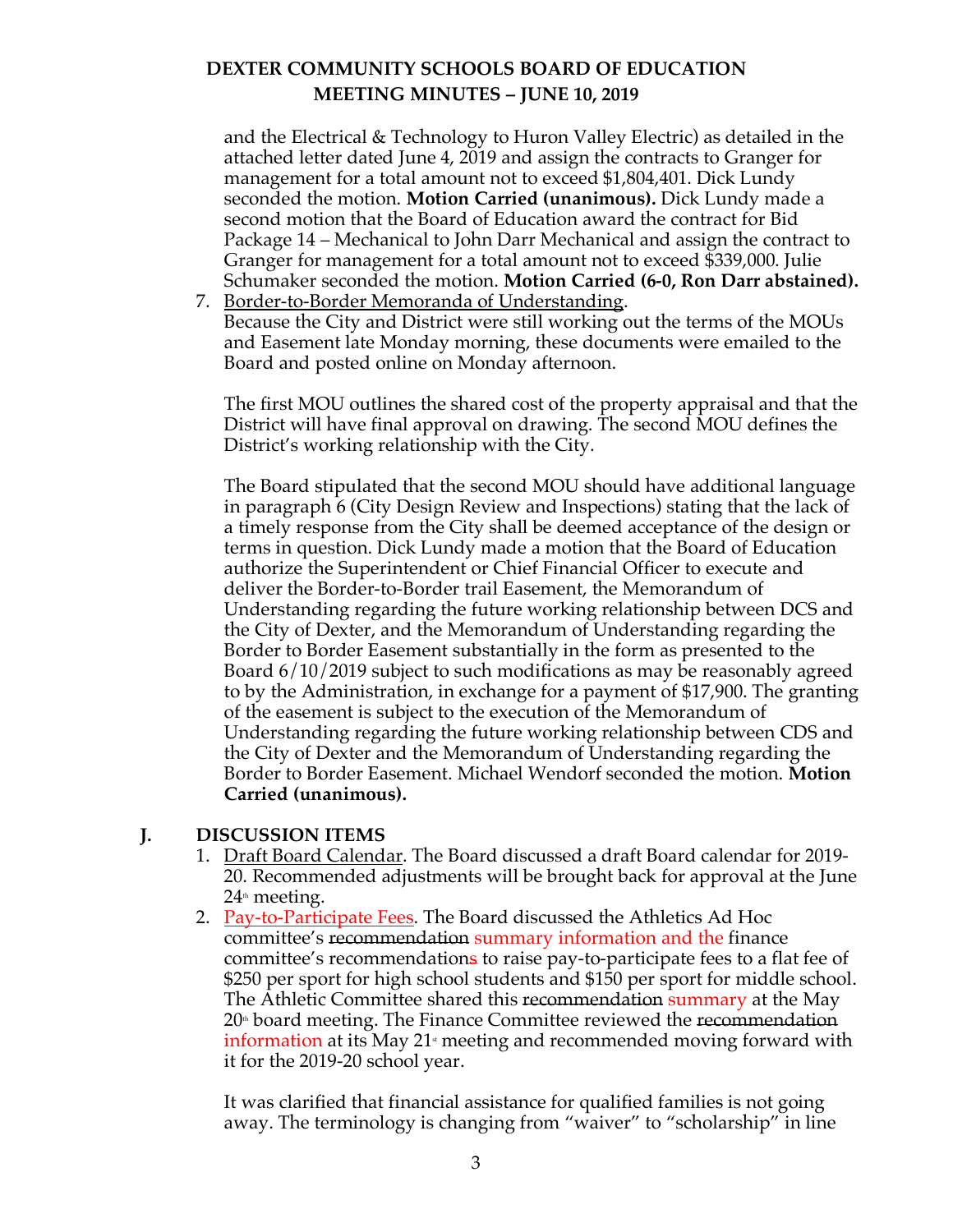with accounting best practices and the district will continue to fund those fees. It was further clarified that the intent behind a flat fee was to create a more equitable situation regarding fees paid for the year between schoolfunded and self-funded sports. The recommended fee change was as close as possible to being revenue neutral and was not intended to increase revenue. Several board members discussed adding a family cap to the new fee structure.

It was discussed that the Athletics summary was not distributed until the May  $20<sup>th</sup>$  meeting was already underway. This was not accurate. The Athletics summary was part of the original May  $20<sup>th</sup>$  packet posted online on the afternoon of May 16<sup>th</sup>. Athletic Director Mike Bavineau distributed an updated copy of the summary to Board members at the May  $20<sup>th</sup>$  meeting and this updated version was posted online with a note indicating it was an updated version.

3. Board Policy 0160. The policy committee had previously discussed a suggestion to edit a bylaw (0166) to allow any two board members to add an item to the meeting agenda without requiring the approval of the Board president. This item (along with the entire updated bylaw 0160) was brought to the full Board for discussion. The gist of the discussion was that the current bylaw (see below) is working. It allows a majority of board members to add items to the agenda at any time, providing a failsafe in the event that a member desires to add an item which the president has not addressed/moved forward.

#### 0166 **Agenda (existing policy)**

The Superintendent shall prepare with the Board President and submit to each Board member a written agenda prior to each regular meeting and each special meeting, unless otherwise directed by the Board. The agenda shall list the various matters to come before the Board and shall serve as a guide for the order of procedure for the meeting. Individual Board members may include items on the agenda upon the concurrence of the Board President.

The agenda of the regular monthly meeting or special meetings shall be accompanied by a report from the Superintendent on information relating to the District with such recommendations as s/he shall make.

[…]

The agenda and supporting materials for each regular meeting shall be delivered to each Board member so as to provide proper time for the member to study the agenda. Generally, no less than forty-eight (48) hours. The agenda for a special meeting shall be delivered at least twenty-four (24) hours before the meeting, consistent with provisions calling for special meetings.

The Board shall transact business according to the agenda prepared by the Superintendent and submitted to all Board members in advance of the meeting. **The order of business may be altered and items added at any meeting by a majority vote of the members present.**

#### **K. BOND UPDATE**

1. The Board had the opportunity to review and discuss the latest Construction report from Granger.